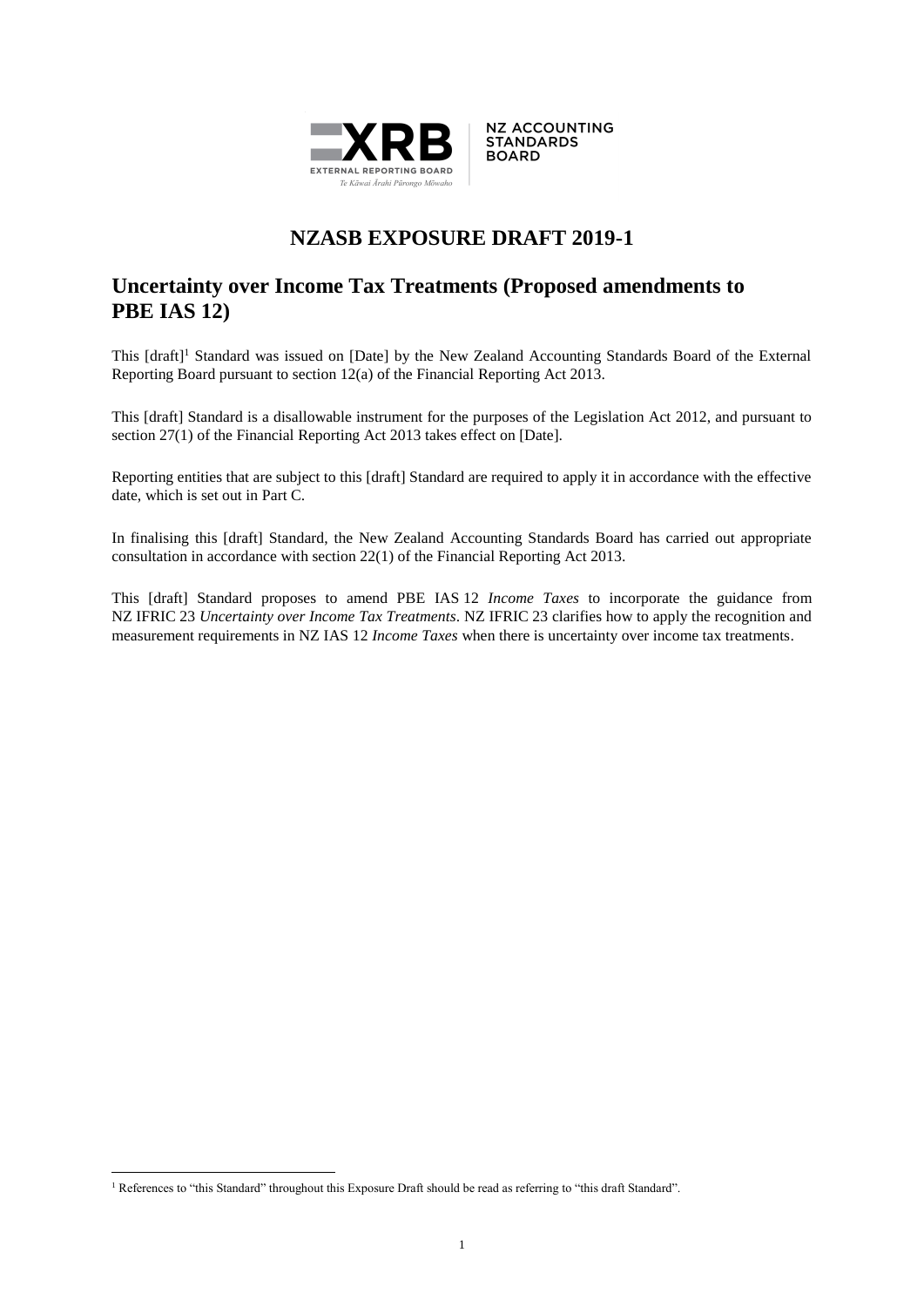### COPYRIGHT

© External Reporting Board (XRB) 2019

This XRB standard contains International Financial Reporting Standards (IFRS®) Foundation copyright material. Reproduction within New Zealand in unaltered form (retaining this notice) is permitted for personal and non-commercial use subject to the inclusion of an acknowledgement of the source.

Requests and enquiries concerning reproduction and rights for commercial purposes within New Zealand should be addressed to the Chief Executive, External Reporting Board at the following email address: [enquiries@xrb.govt.nz](mailto:enquiries@xrb.govt.nz) and the IFRS Foundation at the following email address: licences@ifrs.org

All existing rights (including copyrights) in this material outside of New Zealand are reserved by the IFRS Foundation. Further information and requests for authorisation to reproduce for commercial purposes outside New Zealand should be addressed to the IFRS Foundation.

ISBN

### Copyright

IFRS Standards are issued by the International Accounting Standards Board Columbus Building, 7 Westferry Circus, Canary Wharf, London, E14 4HD, United Kingdom. Tel: +44 (0)20 7246 6410 Fax: +44 (0)20 7246 6411 Email: [info@ifrs.org](mailto:info@ifrs.org) Web: [www.ifrs.org](http://www.ifrs.org/)

#### **Copyright © International Financial Reporting Standards Foundation** All rights reserved.

Reproduced and distributed by the External Reporting Board with the permission of the IFRS Foundation.

This English language version of the IFRS Standards is the copyright of the IFRS Foundation.

- 1. The IFRS Foundation grants users of the English language version of IFRS Standards (Users) the permission to reproduce the IFRS Standards for
	- (i) the User's Professional Use, or
	- (ii) private study and education

**Professional Use**: means use of the English language version of the IFRS Standards in the User's professional capacity in connection with the business of providing accounting services for the purpose of application of IFRS Standards for preparation of financial statements and/or financial statement analysis to the User's clients or to the business in which the User is engaged as an accountant.

For the avoidance of doubt, the abovementioned usage does not include any kind of activities that make (commercial) use of the IFRS Standards other than direct or indirect application of IFRS Standards, such as but not limited to commercial seminars, conferences, commercial training or similar events.

- 2. For any application that falls outside Professional Use, Users shall be obliged to contact the IFRS Foundation for a separate individual licence under terms and conditions to be mutually agreed.
- 3. Except as otherwise expressly permitted in this notice, Users shall not, without prior written permission of the Foundation have the right to license, sublicense, transmit, transfer, sell, rent, or otherwise distribute any portion of the IFRS Standards to third parties in any form or by any means, whether electronic, mechanical or otherwise either currently known or yet to be invented.
- 4. Users are not permitted to modify or make alterations, additions or amendments to or create any derivative works, save as otherwise expressly permitted in this notice.
- 5. Commercial reproduction and use rights are strictly prohibited. For further information please contact the IFRS Foundation at licences@ifrs.org.

The authoritative text of IFRS Standards is that issued by the International Accounting Standards Board in the English language. Copies may be obtained from the IFRS Foundation's Publications Department.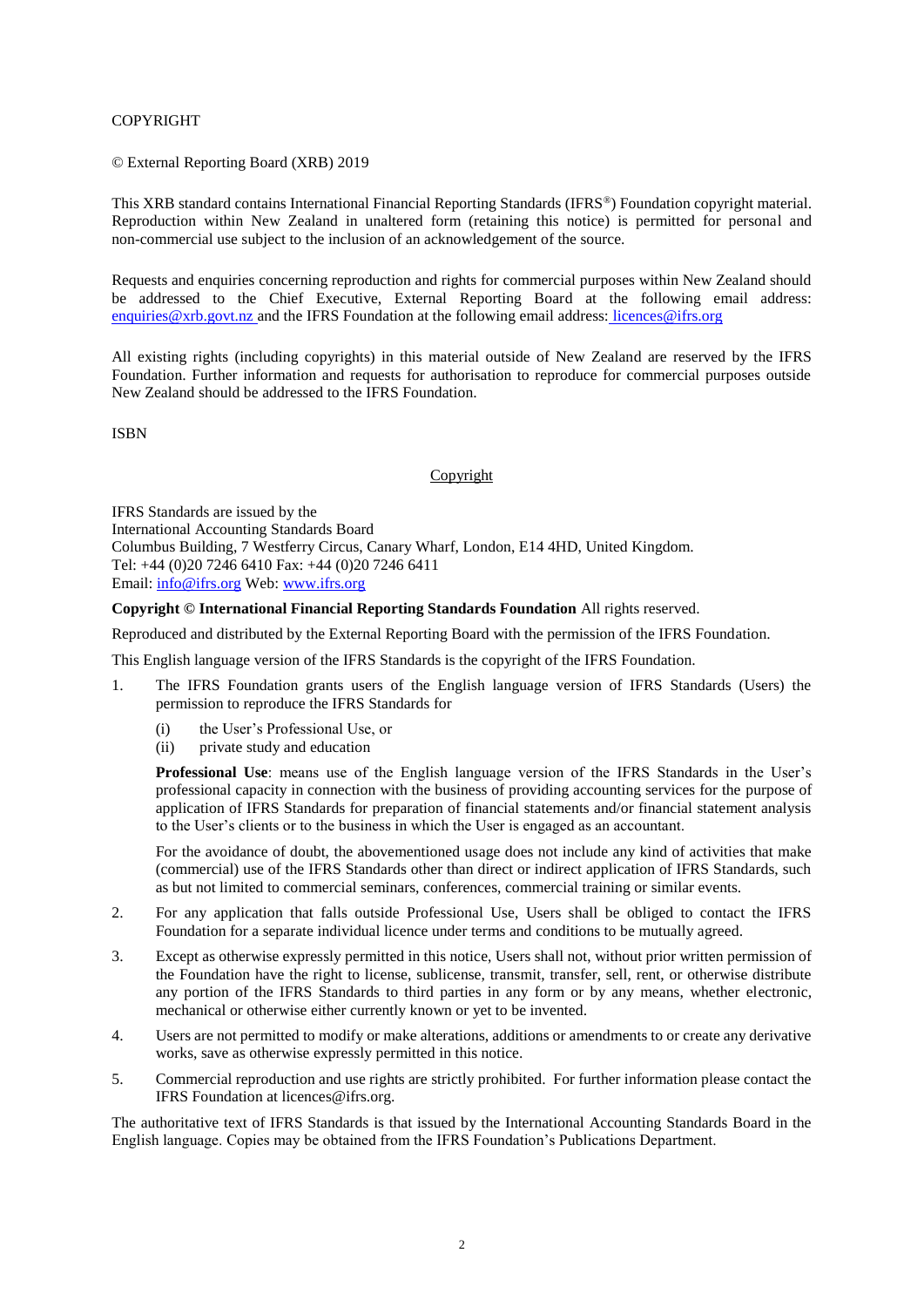Please address publication and copyright matters in English to: IFRS Foundation Publications Department Columbus Building, 7 Westferry Circus, Canary Wharf, London, E14 4HD, United Kingdom. Tel: +44 (0)20 7332 2730 Fax: +44 (0)20 7332 2749 Email: [publications@ifrs.org](mailto:publications@ifrs.org) Web: [www.ifrs.org](http://www.ifrs.org/)

#### Trade Marks



The IFRS Foundation logo, the IASB logo, the IFRS for SMEs logo, the "Hexagon Device", "IFRS Foundation", "eIFRS", "IAS", "IASB", "IFRS for SMEs", "IASs", "IFRS", "IFRSs", "International Accounting Standards" and "International Financial Reporting Standards", "IFRIC" and "SIC" are **Trade Marks** of the IFRS Foundation.

#### Disclaimer

The authoritative text of the IFRS Standards is reproduced and distributed by the External Reporting Board in respect of their application in New Zealand. The International Accounting Standards Board, the Foundation, the authors and the publishers do not accept responsibility for loss caused to any person who acts or refrains from acting in reliance on the material in this publication, whether such loss is caused by negligence or otherwise.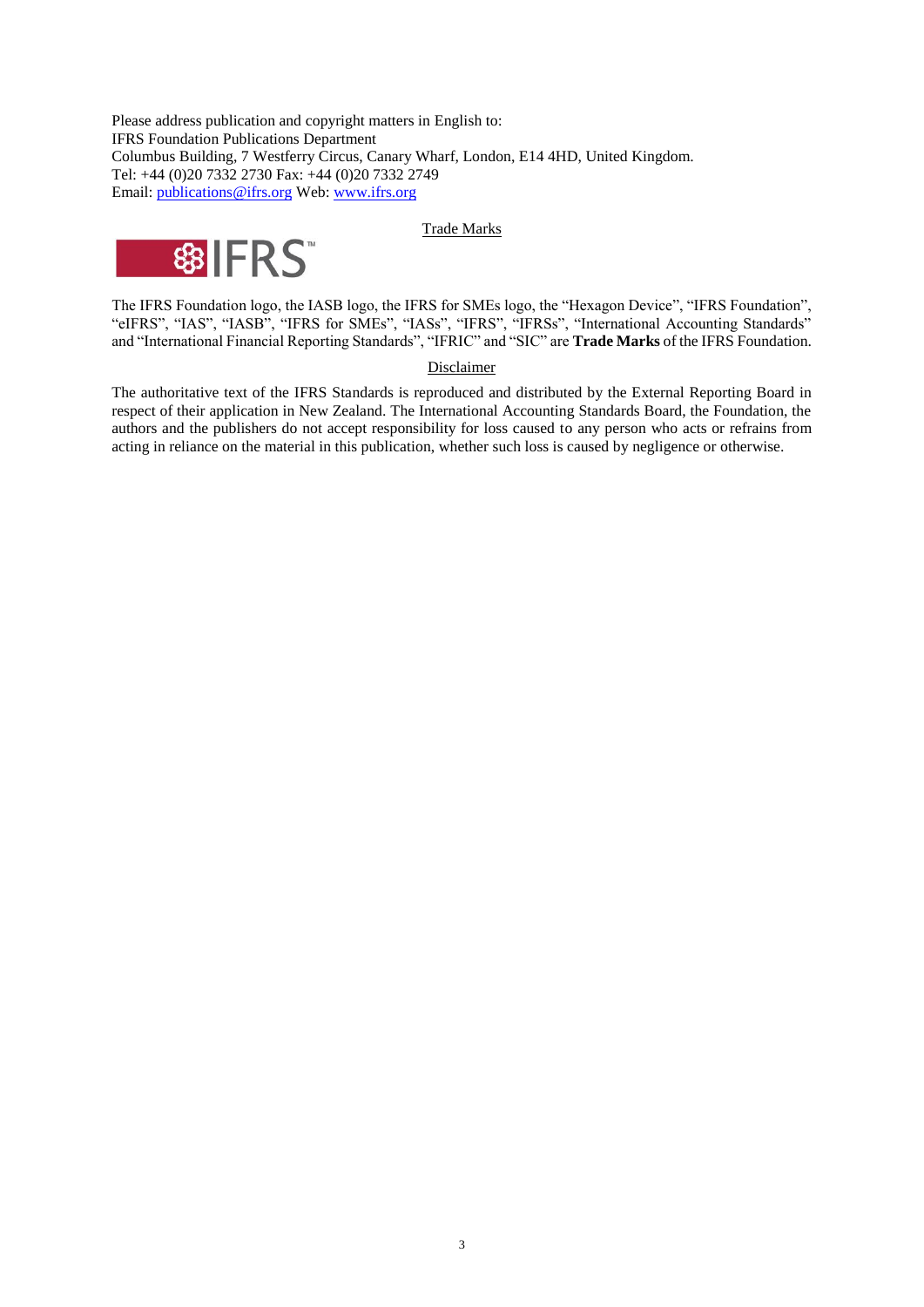# **CONTENTS**

### *UNCERTAINTY OVER INCOME TAX TREATMENTS*  **(PROPOSED AMENDMENTS TO PBE IAS 12)**

|                                                | pages    |
|------------------------------------------------|----------|
| <b>Part A: Introduction</b>                    | 5        |
| Part B: Uncertainty over Income Tax Treatments | $6 - 10$ |
| <b>Scope</b>                                   | 6        |
| Amendments to PBE IAS 12 <i>Income Taxes</i>   | $6 - 9$  |
| <b>Amendments to other PBE Standards</b>       | 10       |
| <b>Part C: Effective Date</b>                  | 10       |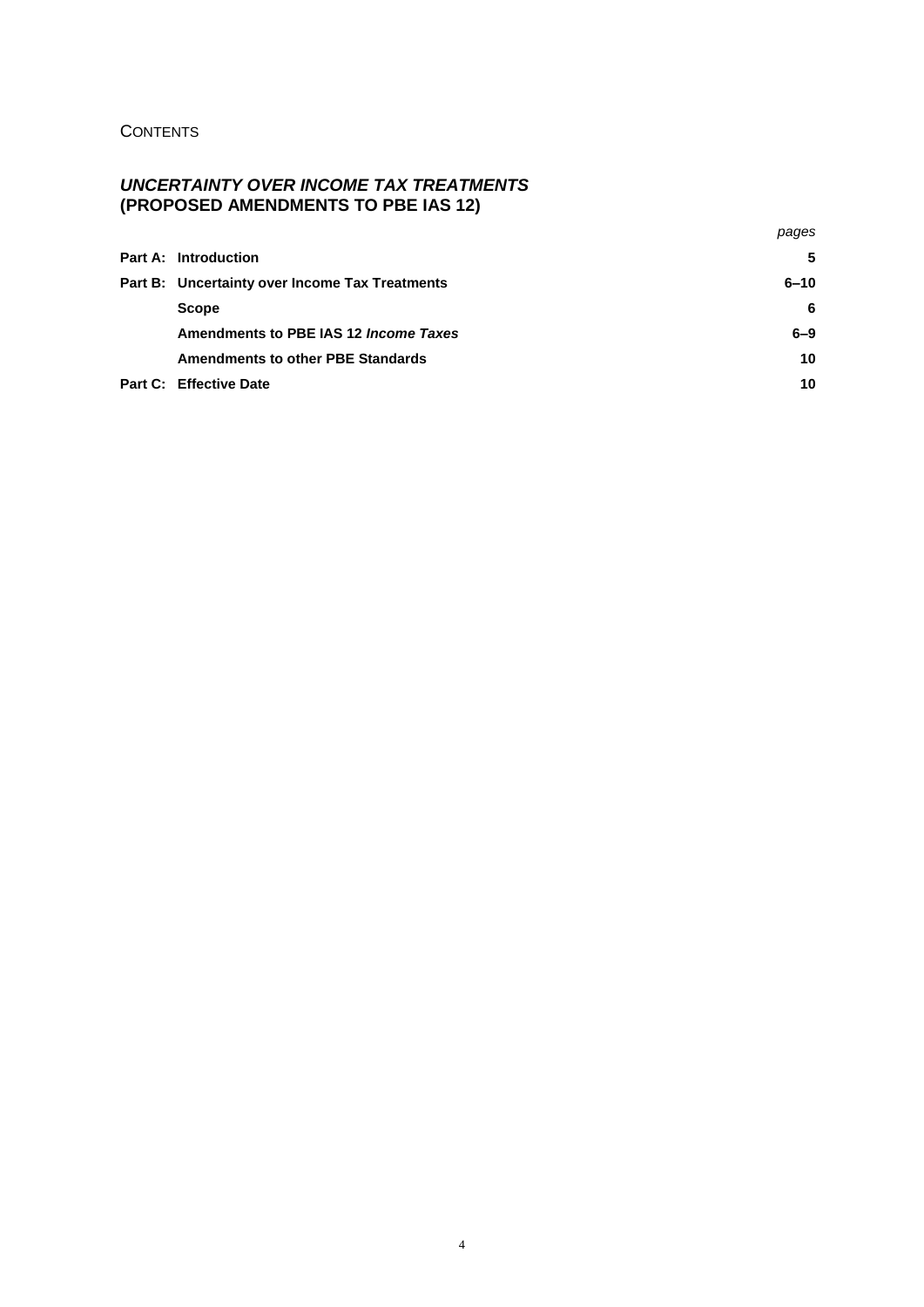# **Part A: Introduction**

This [draft] Standard incorporates into PBE IAS 12 *Income Taxes* the guidance from NZ IFRIC 23 *Uncertainty over Income Tax Treatments*.

The amendments clarify how to apply the recognition and measurement requirements in PBE IAS 12 when there is uncertainty over income tax treatments. In such a circumstance, an entity shall recognise and measure its current or deferred tax asset or liability applying the requirements in PBE IAS 12 based on taxable profit (tax loss), tax bases, unused tax losses, unused tax credits and tax rates determined applying this guidance.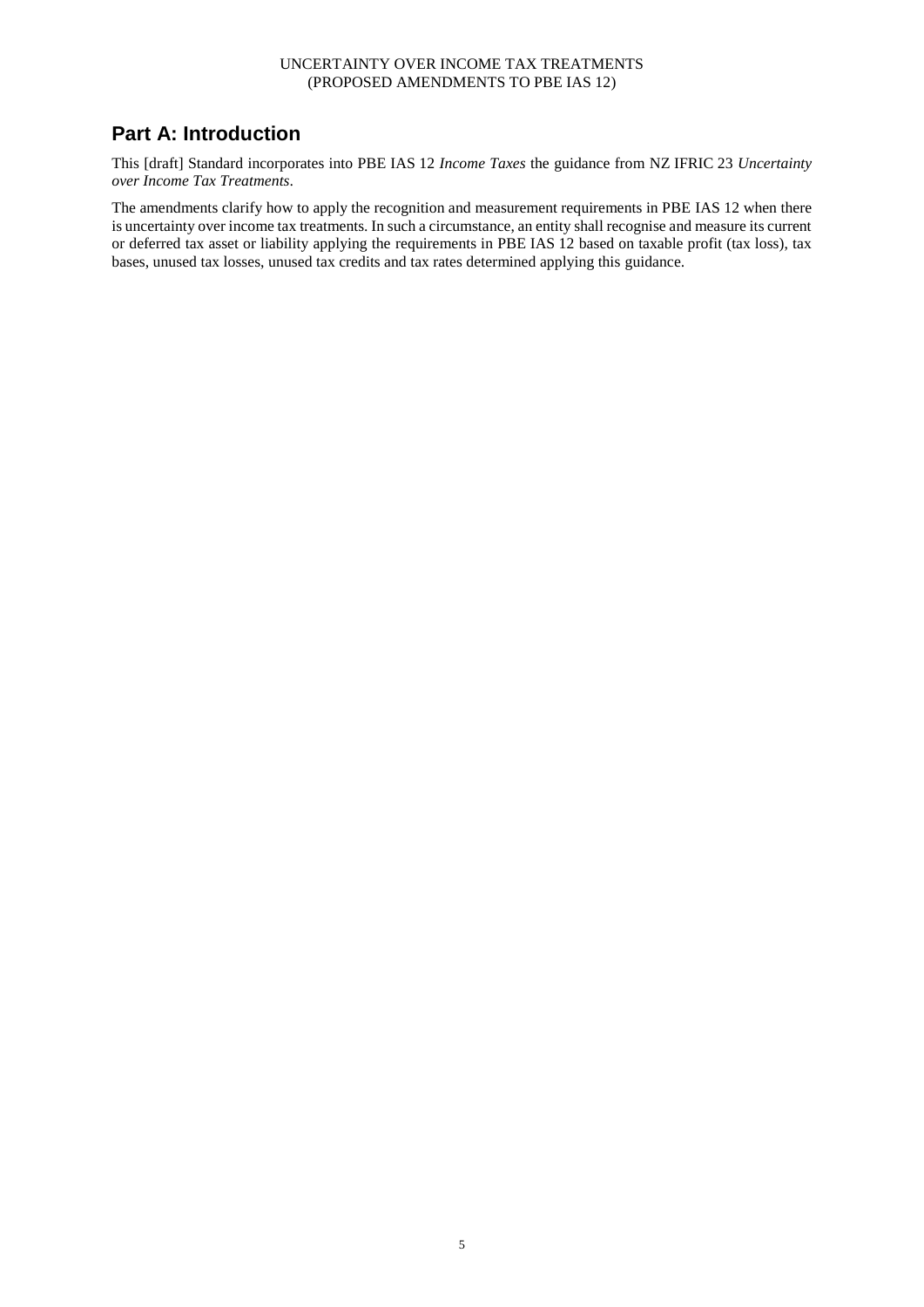# **Part B:** *Uncertainty over Income Tax Treatments*

# **Scope**

**This [draft] Standard applies to Tier 1 and Tier 2 public benefit entities.**

# **Amendments to PBE IAS 12** *Income Taxes*

Paragraphs 88A and preceding headings and paragraph 98.8 are added.

# **Transition**

### **Uncertainty over Income Tax Treatments (Appendix B)**

88A On initial application, an entity shall apply Appendix B either:

- (a) Retrospectively applying PBE IPSAS 3, if that is possible without the use of hindsight; or
- (b) Retrospectively with the cumulative effect of initially applying Appendix B recognised at the date of initial application. If an entity selects this transition approach, it shall not restate comparative information. Instead, the entity shall recognise the cumulative effect of initially applying Appendix B as an adjustment to the opening balance of accumulated comprehensive revenue and expense (or other component of net assets/equity, as appropriate). The date of initial application is the beginning of the annual reporting period in which an entity first applies Appendix B.

# **Effective Date**

- …
- 98.8 *Uncertainty over Income Tax Treatments* (Amendments to PBE IAS 12), issued in [Date], added paragraphs 88A and Appendix B. An entity shall apply these amendments for annual financial statements covering periods beginning on or after [Date – proposed date is 1 January 2020]. Earlier application is permitted. If an entity applies these amendments for an earlier period, it shall disclose that fact.

The Application Guidance is renamed Appendix A and the paragraphs are renumbered as A1 etc rather than AG1 etc. New text is underlined and deleted text is struck through.

## **Appendix A**

# **Application Guidance—Changes in the Tax Status of an Entity or its Owners**

*This Application Guidance forms an integral part of PBE IAS 12*

AG1. […]

AG2. […]

AG3. […]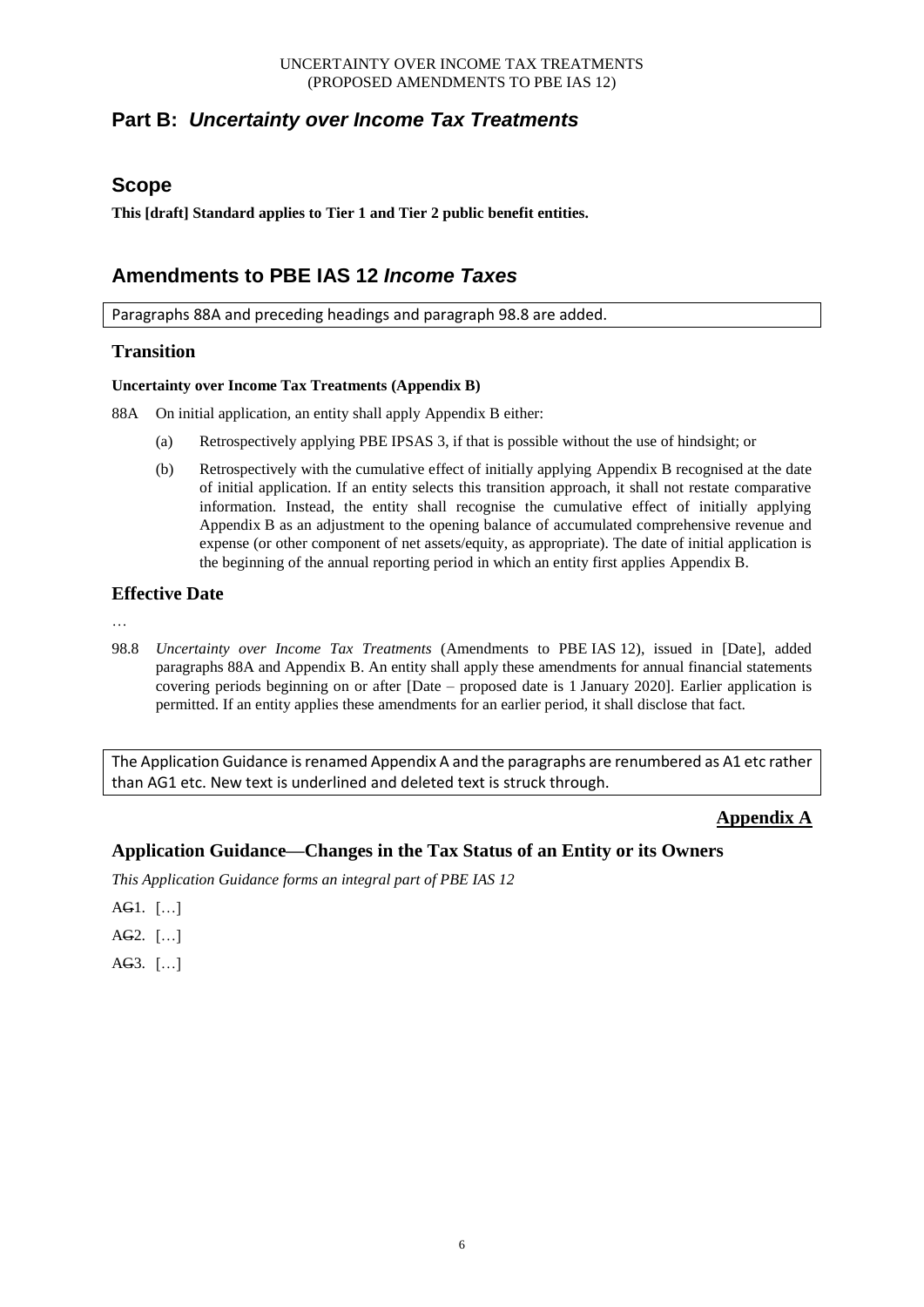# **Appendix B**

## **Application Guidance—Uncertainty over Income Tax Treatments**

*This Appendix is an integral part of PBE IAS 12.*

### **Introduction**

- B1. PBE IAS 12 *Income Taxes* specifies requirements for current and deferred tax assets and liabilities. An entity applies the requirements in PBE IAS 12 based on applicable tax laws.
- B2. It may be unclear how tax law applies to a particular transaction or circumstance. The acceptability of a particular tax treatment under tax law may not be known until the relevant taxation authority or a court takes a decision in the future. Consequently, a dispute or examination of a particular tax treatment by the taxation authority may affect an entity's accounting for a current or deferred tax asset or liability.
- B3. In this Appendix:
	- (a) 'tax treatments' refers to the treatments used by an entity or that it plans to use in its income tax filings.
	- (b) 'taxation authority' refers to the body or bodies that decide whether tax treatments are acceptable under tax law. This might include a court.
	- (c) an 'uncertain tax treatment' is a tax treatment for which there is uncertainty over whether the relevant taxation authority will accept the tax treatment under tax law. For example, an entity's decision not to submit any income tax filing in a tax jurisdiction, or not to include particular income in taxable profit, is an uncertain tax treatment if its acceptability is uncertain under tax law.

#### **Scope**

B4. This Appendix clarifies how to apply the recognition and measurement requirements in PBE IAS 12 when there is uncertainty over income tax treatments. In such a circumstance, an entity shall recognise and measure its current or deferred tax asset or liability applying the requirements in PBE IAS 12 based on taxable profit (tax loss), tax bases, unused tax losses, unused tax credits and tax rates determined applying this Appendix.

## **Application of PBE IAS 12 to Uncertain Income Tax Treatments**

- B5. When there is uncertainty over income tax treatments, this Appendix addresses:
	- (a) whether an entity considers uncertain tax treatments separately;
	- (b) the assumptions an entity makes about the examination of tax treatments by taxation authorities;
	- (c) how an entity determines taxable profit (tax loss), tax bases, unused tax losses, unused tax credits and tax rates; and
	- (d) how an entity considers changes in facts and circumstances.

#### **Whether an Entity Considers Uncertain Tax Treatments Separately**

- B6. An entity shall determine whether to consider each uncertain tax treatment separately or together with one or more other uncertain tax treatments based on which approach better predicts the resolution of the uncertainty. In determining the approach that better predicts the resolution of the uncertainty, an entity might consider, for example, (a) how it prepares its income tax filings and supports tax treatments; or (b) how the entity expects the taxation authority to make its examination and resolve issues that might arise from that examination.
- B7. If, applying paragraph B6, an entity considers more than one uncertain tax treatment together, the entity shall read references to an 'uncertain tax treatment' in this Appendix as referring to the group of uncertain tax treatments considered together.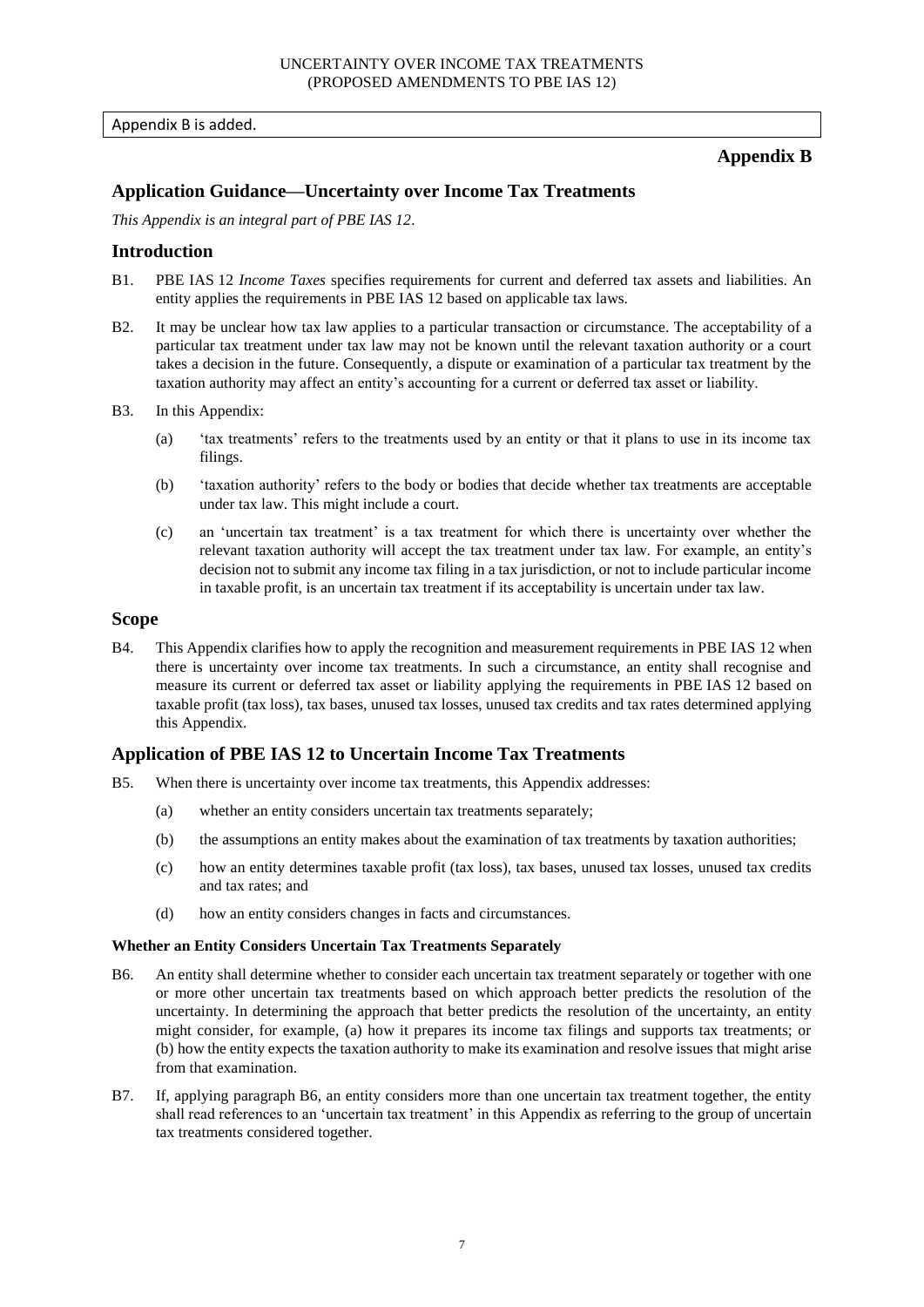#### UNCERTAINTY OVER INCOME TAX TREATMENTS (PROPOSED AMENDMENTS TO PBE IAS 12)

#### **Examination by Taxation Authorities**

B8. In assessing whether and how an uncertain tax treatment affects the determination of taxable profit (tax loss), tax bases, unused tax losses, unused tax credits and tax rates, an entity shall assume that a taxation authority will examine amounts it has a right to examine and have full knowledge of all related information when making those examinations.

#### **Determination of Taxable Profit (Tax Loss), Tax Bases, Unused Tax Losses, Unused Tax Credits and Tax Rates**

- B9. An entity shall consider whether it is probable that a taxation authority will accept an uncertain tax treatment.
- B10. If an entity concludes it is probable that the taxation authority will accept an uncertain tax treatment, the entity shall determine the taxable profit (tax loss), tax bases, unused tax losses, unused tax credits or tax rates consistently with the tax treatment used or planned to be used in its income tax filings.
- B11. If an entity concludes it is not probable that the taxation authority will accept an uncertain tax treatment, the entity shall reflect the effect of uncertainty in determining the related taxable profit (tax loss), tax bases, unused tax losses, unused tax credits or tax rates. An entity shall reflect the effect of uncertainty for each uncertain tax treatment by using either of the following methods, depending on which method the entity expects to better predict the resolution of the uncertainty:
	- (a) the most likely amount—the single most likely amount in a range of possible outcomes. The most likely amount may better predict the resolution of the uncertainty if the possible outcomes are binary or are concentrated on one value.
	- (b) the expected value—the sum of the probability-weighted amounts in a range of possible outcomes. The expected value may better predict the resolution of the uncertainty if there is a range of possible outcomes that are neither binary nor concentrated on one value.
- B12. If an uncertain tax treatment affects current tax and deferred tax (for example, if it affects both taxable profit used to determine current tax and tax bases used to determine deferred tax), an entity shall make consistent judgements and estimates for both current tax and deferred tax.

#### **Changes in Facts and Circumstances**

- B13. An entity shall reassess a judgement or estimate required by this Appendix if the facts and circumstances on which the judgement or estimate was based change or as a result of new information that affects the judgement or estimate. For example, a change in facts and circumstances might change an entity's conclusions about the acceptability of a tax treatment or the entity's estimate of the effect of uncertainty, or both. Paragraphs B15–B17 set out guidance on changes in facts and circumstances.
- B14. An entity shall reflect the effect of a change in facts and circumstances or of new information as a change in accounting estimate applying PBE IPSAS 3 *Accounting Policies, Changes in Accounting Estimates and Errors*. An entity shall apply PBE IPSAS 14 *Events after the Reporting Date* to determine whether a change that occurs after the reporting period is an adjusting or non-adjusting event.
- B15. In applying paragraph B13, an entity shall assess the relevance and effect of a change in facts and circumstances or of new information in the context of applicable tax laws. For example, a particular event might result in the reassessment of a judgement or estimate made for one tax treatment but not another, if those tax treatments are subject to different tax laws.
- B16. Examples of changes in facts and circumstances or new information that, depending on the circumstances, can result in the reassessment of a judgement or estimate required by this Appendix include, but are not limited to, the following:
	- (a) examinations or actions by a taxation authority. For example:
		- (i) agreement or disagreement by the taxation authority with the tax treatment or a similar tax treatment used by the entity;
		- (ii) information that the taxation authority has agreed or disagreed with a similar tax treatment used by another entity; and
		- (iii) information about the amount received or paid to settle a similar tax treatment.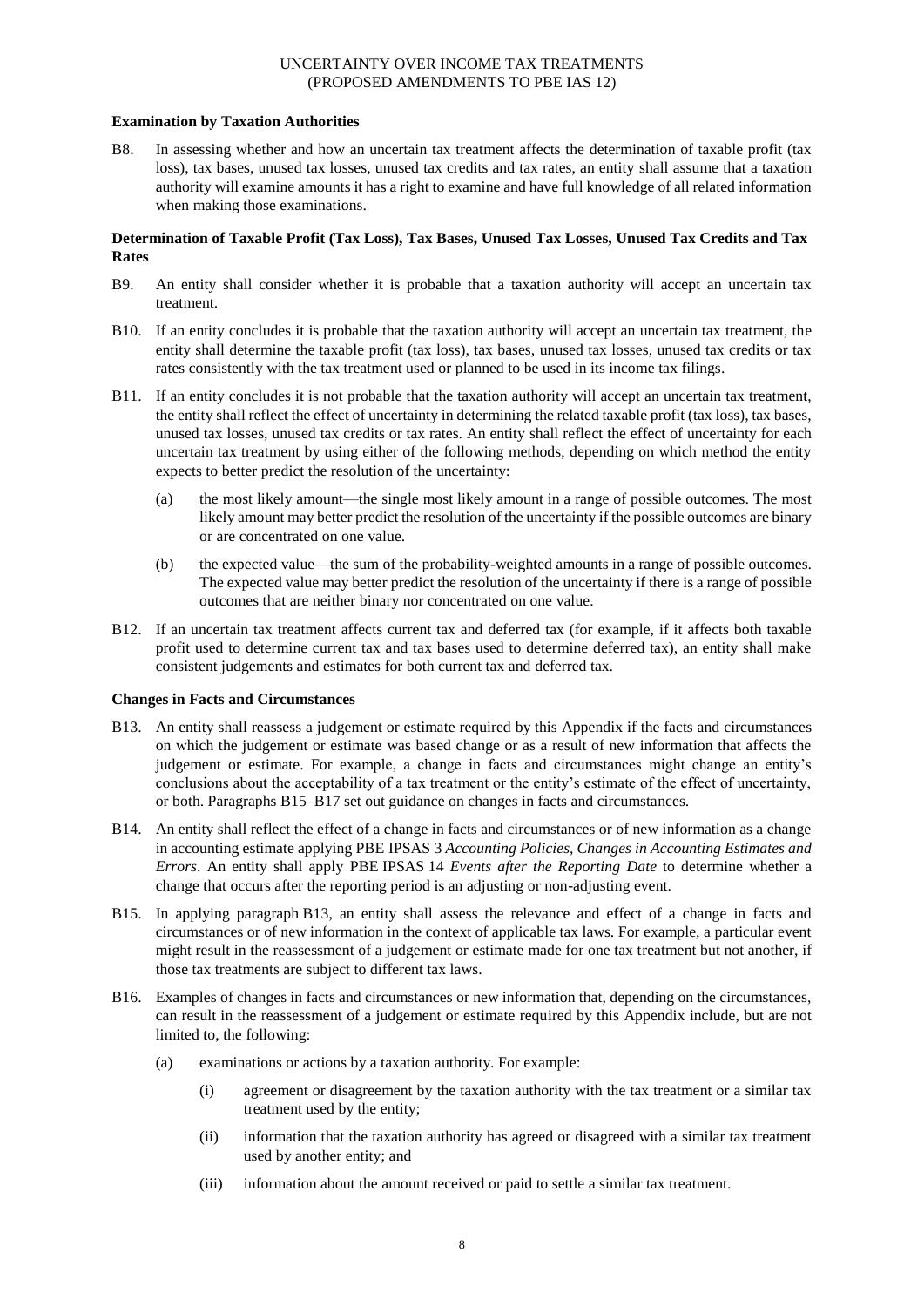#### UNCERTAINTY OVER INCOME TAX TREATMENTS (PROPOSED AMENDMENTS TO PBE IAS 12)

- (b) changes in rules established by a taxation authority.
- (c) the expiry of a taxation authority's right to examine or re-examine a tax treatment.
- B17. The absence of agreement or disagreement by a taxation authority with a tax treatment, in isolation, is unlikely to constitute a change in facts and circumstances or new information that affects the judgements and estimates required by this Appendix.

### **Disclosure**

- B18. When there is uncertainty over income tax treatments, an entity shall determine whether to disclose:
	- (a) judgements made in determining taxable profit (tax loss), tax bases, unused tax losses, unused tax credits and tax rates applying paragraph 137 of PBE IPSAS 1 *Presentation of Financial Statements*; and
	- (b) information about the assumptions and estimates made in determining taxable profit (tax loss), tax bases, unused tax losses, unused tax credits and tax rates applying paragraphs 140–144 of PBE IPSAS 1.
- B19. If an entity concludes it is probable that a taxation authority will accept an uncertain tax treatment, the entity shall determine whether to disclose the potential effect of the uncertainty as a tax-related contingency applying paragraph 88 of PBE IAS 12.

Paragraph BC6–BC9 and the preceding heading are added.

# **Basis for Conclusions**

### **Uncertainty over Income Tax Treatments (Appendix B)**

- BC6. In June 2017 the IASB issued IFRIC 23 *Uncertainty over Income Tax Treatments*. The NZASB subsequently issued this interpretation in August 2017 as NZ IFRIC 23 *Uncertainty over Income Tax Treatments*, which is effective for for-profit entities for periods beginning on or after 1 January 2019*.* NZ IFRIC 23 clarifies how to apply the recognition and measurement requirements of NZ IAS 12 *Income Taxes* when there is uncertainty over income tax treatments.
- BC7. PBE IAS 12 *Income Taxes* is based on NZ IAS 12. In [Date], the NZASB issued *Uncertainty over Income Tax Treatments* (Amendments to PBE IAS 12), which incorporated the guidance from NZ IFRIC 23 as Appendix B to this Standard. The NZASB noted that some public benefit entities may pay income tax, either directly or through their controlled entities, and that this guidance would be useful for public benefit entities.
- BC8. When developing IFRIC 23, the IFRS Interpretations Committee observed that retrospective application of IFRIC 23 without the use of hindsight would often be impossible for entities. Consequently, IFRIC 23 and NZ IFRIC 23 do not require the restatement of comparative information when an entity first applies the guidance. However, retrospective application is permitted if that is possible without the use of hindsight. The same transitional provisions are included in PBE IAS 12 with regard to Appendix B.
- BC9. Illustrative examples on the application of Appendix B are available in the additional material for NZ IFRIC 23 *Uncertainty over Income Tax Treatments* on the XRB website at [www.xrb.govt.nz.](http://www.xrb.govt.nz/)